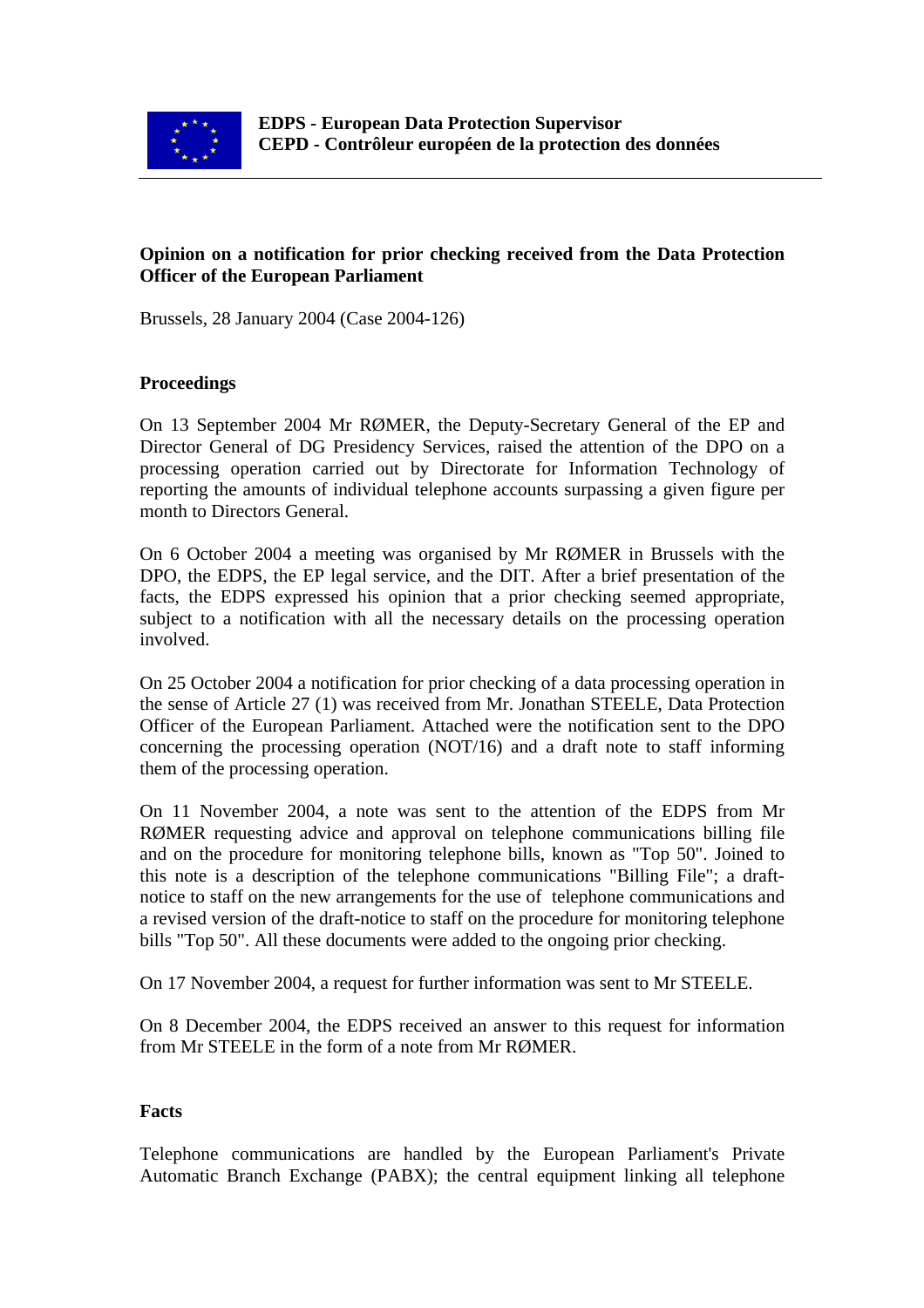extensions to each other through the internal network as well as to the public networks outside the Institution. To enable the verification of the charges invoiced by the different telecom operators, each external call is registered in the Billing file (*fichier de taxation*). At the end of each call, a registration of the call is saved. Every 24 hours the data of that day is collected on a central computer system called ANITE.

The billing file contains the following details:

- date and time of call;
- duration of call;
- call charge;
- access prefix ("0" for an outside line, for example);
- number dialled;
- initiating extension;
- Authorisation code (for international communications);
- Ring time;
- Call pick up (indicates whether a third person answered an incoming call);
- Outgoing circuit;
- Incoming circuit;
- Registration "ticket" number (unique key index for the file).

There is no indication in the billing file of whether the call is private. Private calls are invoiced by a manual system based on notes made by switchboard operators.

The ANITE computer system enables the verification of the billing by the different public providers and to check whether the invoices correspond to the agreed prices in the respective call-for-tender procedures.

The system allows the association of the different extension numbers with the user information data: Last name, first name, Directorate and Service.

The collected billing data will be stored for a period of:

- six months on the ANITE computer system for regular use as described above;
- six more months on a limited access disk to allow analysis on a yearly basis (traffic, costs etc.);
- six more months on off-line read-only media (CD6ROM or DVD) in a safe deposit for future reference in case of legal or security related issues.

The procedure for the monitoring of telephone bills (TOP50) is divided into two phases: an information phase and a verification phase.

In the information phase, Directors-General and Secretaries-General of political groups will be sent a list of all telephone lines in their sector that have generated overall monthly costs in excess of 50 euros (the average cost per line is 15 euros). The total charge related to a specific extension number within a particular month is related to a user or to a service (depending on whether the extension is related to a specific user or service). The list provides the extension number, the name and work address of the person in question, and the total cost of calls. No details of the calls made are included.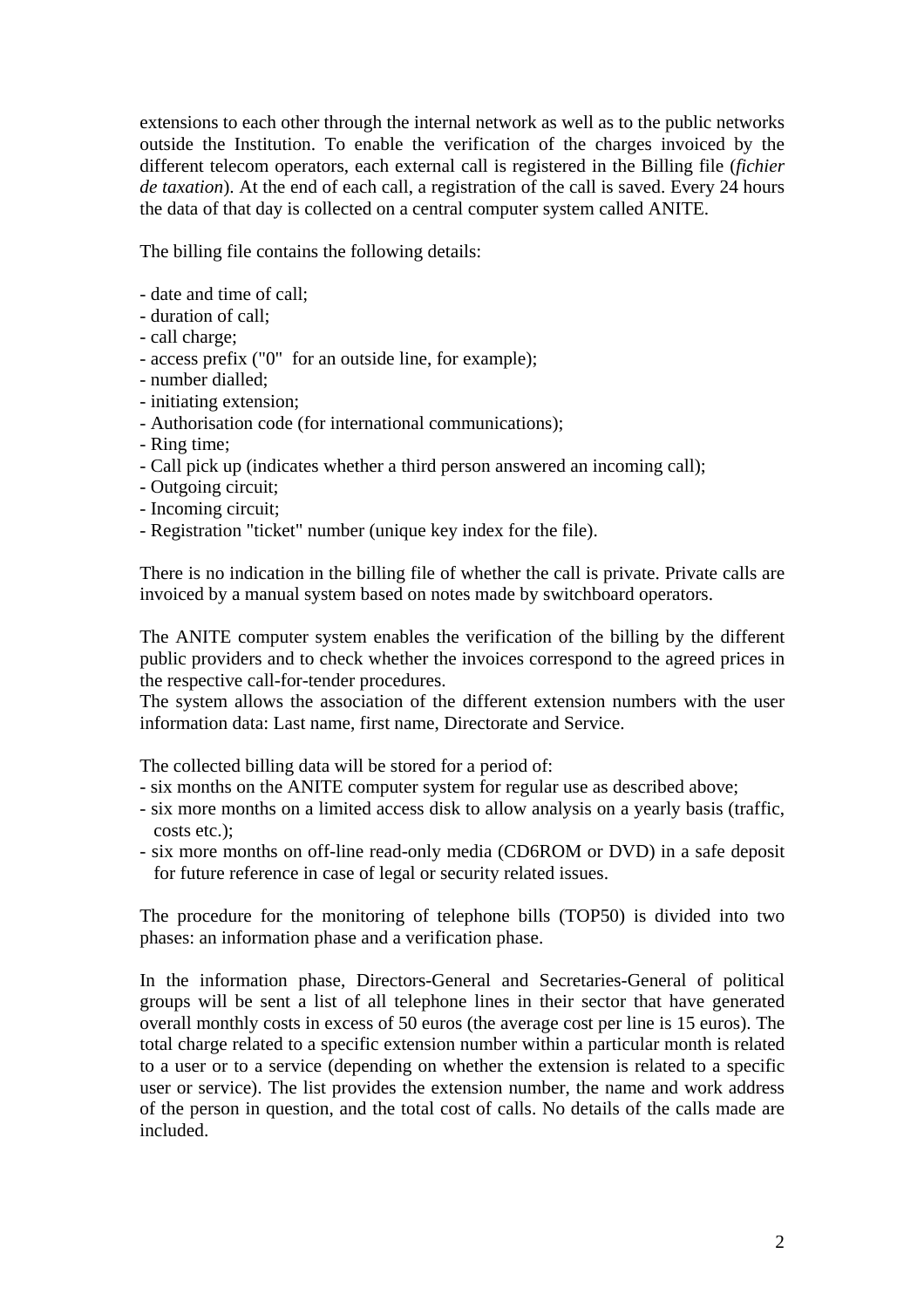If they think it appropriate, the Directors-General and Secretaries-General of political groups can decide to move on to a verification phase. The users concerned will be informed of this immediately. During this phase the users will be given information pertaining to them. At the request of the user or the Directors-General or Secretaries-General of political groups, the details of the calls may be sent to the person concerned only. If there is a clear abuse of the telephone system, the Directors-General and Secretaries-General of political groups will take appropriate action.

Members of the European Parliament and other institutions and their staff are not covered by the TOP 50 procedure.

External staff is staff employed by companies which have concluded contracts with the European Parliament and who are granted facilities, including access to telephones, by the administrative authority for which they are providing services: Directors-General and Secretaries-General of political groups. They are also covered by the TOP50 procedure.

The processing operation had been suspended some 6 months previously, in the sense that no such list had been prepared or sent to Directors General, although the data required to do so is still held in DIT. The reason for the suspension of the processing operation was that doubts had arisen about the legitimacy of the processing, further to an opinion of the EP's legal service.

A notification of the processing operation has been made by Mr Gilbert SCHILT on 16 July 2003 of an operation called "fichier de taxation". The purpose of the processing is referred to as "Etude de traffic - vérification de la facturation des opérateurs - recours juridique". The categories of data processed are referred to as those dealing with telephone numbers and communications.

A draft Notice to staff on "Outgoing telephone communications - new arrangements" has been proposed. A distinction is made between identified telephones in staff offices and anonymous telephones in corridors, meeting rooms, etc.

National telephone calls and international calls between the three working places of the EP can be made without operator intervention. Other international calls as well as private calls can be made through the switchboard. The switchboard will request the name and function and ask to indicate whether the call is private or professional. Senior staff and members of the European Parliament are given PINs for international calls which they can make without going through the switchboard. For private calls the staff number is requested and the calls are invoiced on the user's salary.

Only local calls can be made from anonymous telephones. Long distance, cell phone or international calls can be made through the switchboard. For private calls the staff number is requested and the calls are invoiced on the user's salary.

A draft note to the intention of staff has been produced as a general information note on the procedure for monitoring telephone bills. This note identifies the following two purposes: telecommunications budget and traffic management and the verification of authorised use of the telecommunications systems on the basis of the rules set out in the Notice to staff on "Outgoing telephone communications - new arrangements".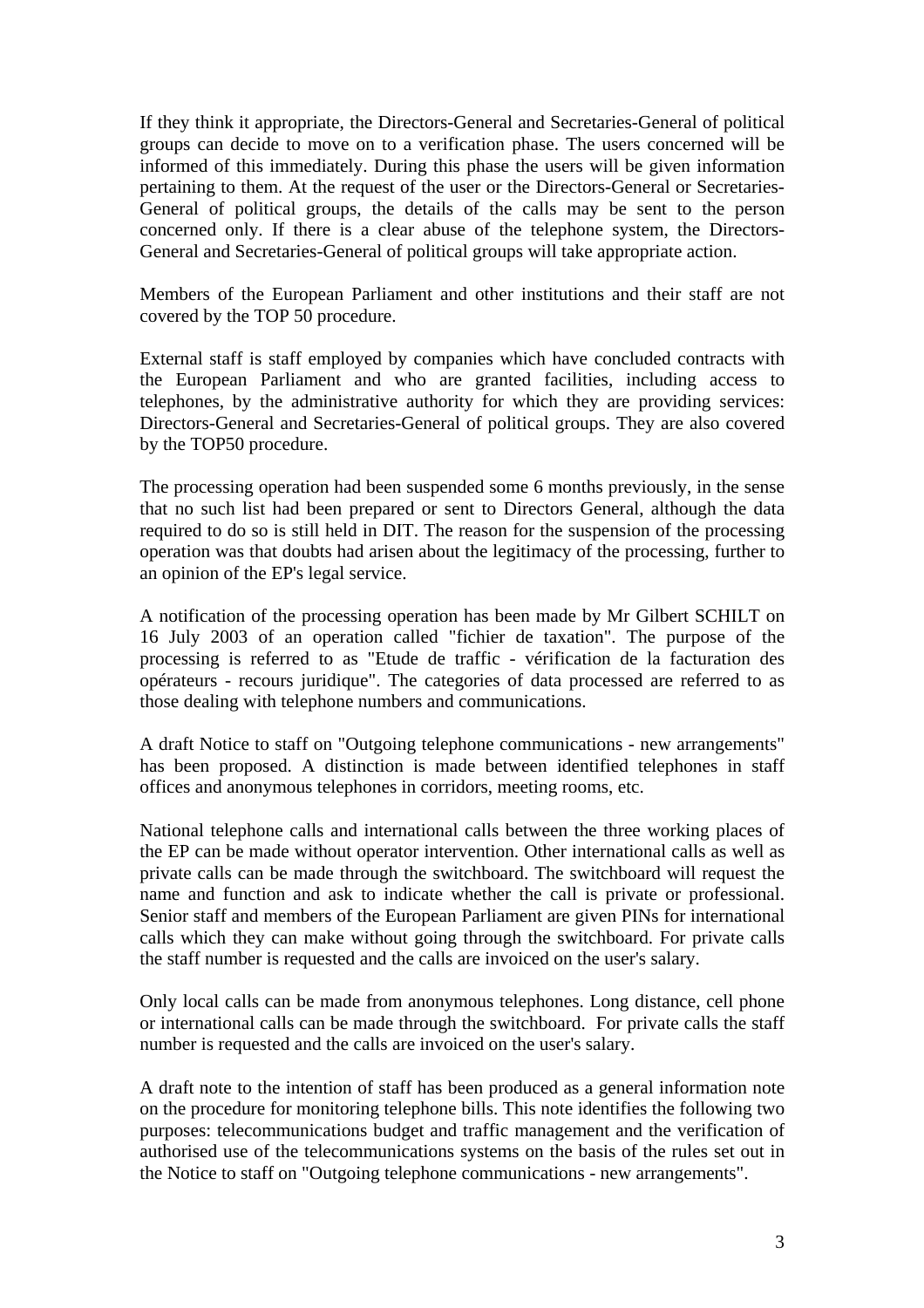# **Legal Aspects**

# **a) Prior checking**

Article 27 (1) of Regulation (EC) 45/2001 subjects to prior checking by the EDPS all "processing operations likely to present specific risks to the rights and freedoms of data subjects by virtue of their nature, their scope or their purposes". Article 27 (2) of the Regulation contains a list of processing operations that are likely to present such risks.

The processing of traffic data presents specific problems, which are so important that a specific provision and special safeguards have been provided in Chapter IV of the Regulation. Furthermore, the proposed processing may have consequences for the data subjects, namely the adoption of disciplinary measures. This can be qualified as a processing operation intended to evaluate personal aspects relating to the data subject, notably his conduct as provided in article 27(2) b. For these reasons the processing operation must be prior checked by the EDPS under the article 27 procedure.

The notification of the DPO was received on 25 October 2004. According to Article 27 (4) the present opinion has to be delivered within a period of two months that is before 25 December 2004. A request for further information suspends the two-month period for 21 days that it is to say until 15 January 2005.

#### **b) Data retention**

This opinion does not intend to analyse the processing of traffic data as such and the conditions under which the retention of data is lawful in general terms. This opinion is limited to the processing operation, which was subject to the notification for prior checking (TOP50 procedure).

In the absence of a list of data agreed by the EDPS to be processed for the purpose of telecommunications budget and traffic management, including the verification of authorised use of the telecommunications systems, the erasure of traffic data must be immediate upon termination of a call or connection. However, on a temporary basis, while the ongoing EDPS project for the setting up of the list foreseen in Article 37(2) is not finished, the erasure may be postponed under Article 20 (1) (b) and (e), where it is necessary for the purposes mentioned, as Article 37 (1) is indicated among the possible restrictions.

As mentioned earlier, the processing operation has been suspended some 6 months previously, in the sense that no such list had been prepared or sent to Directors General, although the data required to do so is still held in DIT. According to the Regulation (EC) 45/2001, any traffic data dating from a period prior to six months to the communication to which it is related and retained by the DIT must be deleted unless it concerns a legal claim actually pending before a court. The DIT must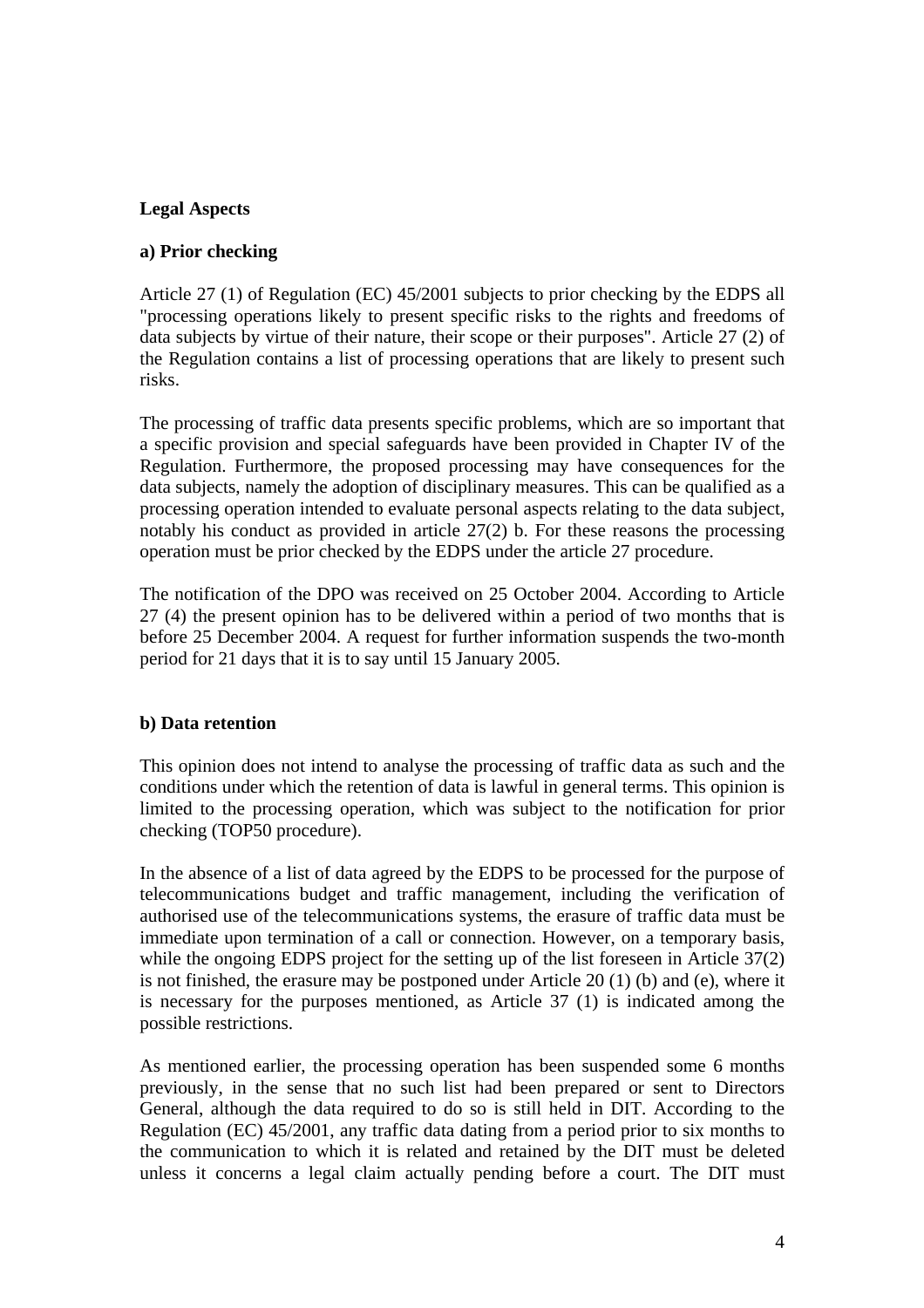therefore take the necessary measures to ensure that any traffic data prior to six months before the communication is erased or made anonymous.

As to the future storing of billing data, the rules for data retention provided for in article 37 of the Regulation (EC) 45/2001 must be respected. Traffic and billing data processed and stored to establish calls and other connections over the telecommunications network must be erased or made anonymous upon termination of a call. They may be processed for a longer period for the purpose of telecommunications budget and traffic management, including the verification of authorised use of telecommunications systems. In any case, regardless the existence of the above-mentioned list, the data must be made anonymous or erased as soon as possible and no later than six months after collection, unless they need to be kept for a longer period to establish, exercise or defend a right in a legal claim pending before a court.

According to the description of the telephone communications Billing File received, the billing data will be stored for a period of:

- six months on the ANITE computer system for regular use as described above;
- six more months on a limited access disk to allow analysis on a yearly basis (traffic, costs etc.);
- six more months on off-line read-only media (CD6ROM or DVD) in a safe deposit for future reference in case of legal or security related issues.

The total period of retention of the data by the PABX is of eighteen months which exceeds the six months after the collection allowed by article 37 (2) of the Regulation.

As mentioned above, traffic data may be kept for six months on the ANITE system for regular use for the purpose of traffic and budget management including the verification of the authorised use of the telecommunications system. This is the initial aim of the TOP50 procedure.

As concerns the second period of six months to allow analysis on a yearly basis, the data must be made anonymous and may only be processed for statistical reasons. Making the data anonymous implies not being able to link the data to any identified or identifiable person. Since an extension number can be linked to an individual, it is recommend that the reference to the extension number and the number dialled be removed from the files before they are processed for statistical purposes.

As for the last six months of storage of the data for "legal and security related issues", the Regulation permits the storage of the traffic and billing data in the frame of a pending legal claim before a court. The data may not be stored for possible future legal actions.

#### **c) Lawfulness of processing**

The retention of traffic data and establishment of average costs are clearly an operation that fall under the definition of "processing" of Article 2 (b) of the Regulation. Although the personal details of the person making the call or receiving the call (or rather those of the person associated to the telephone line) are not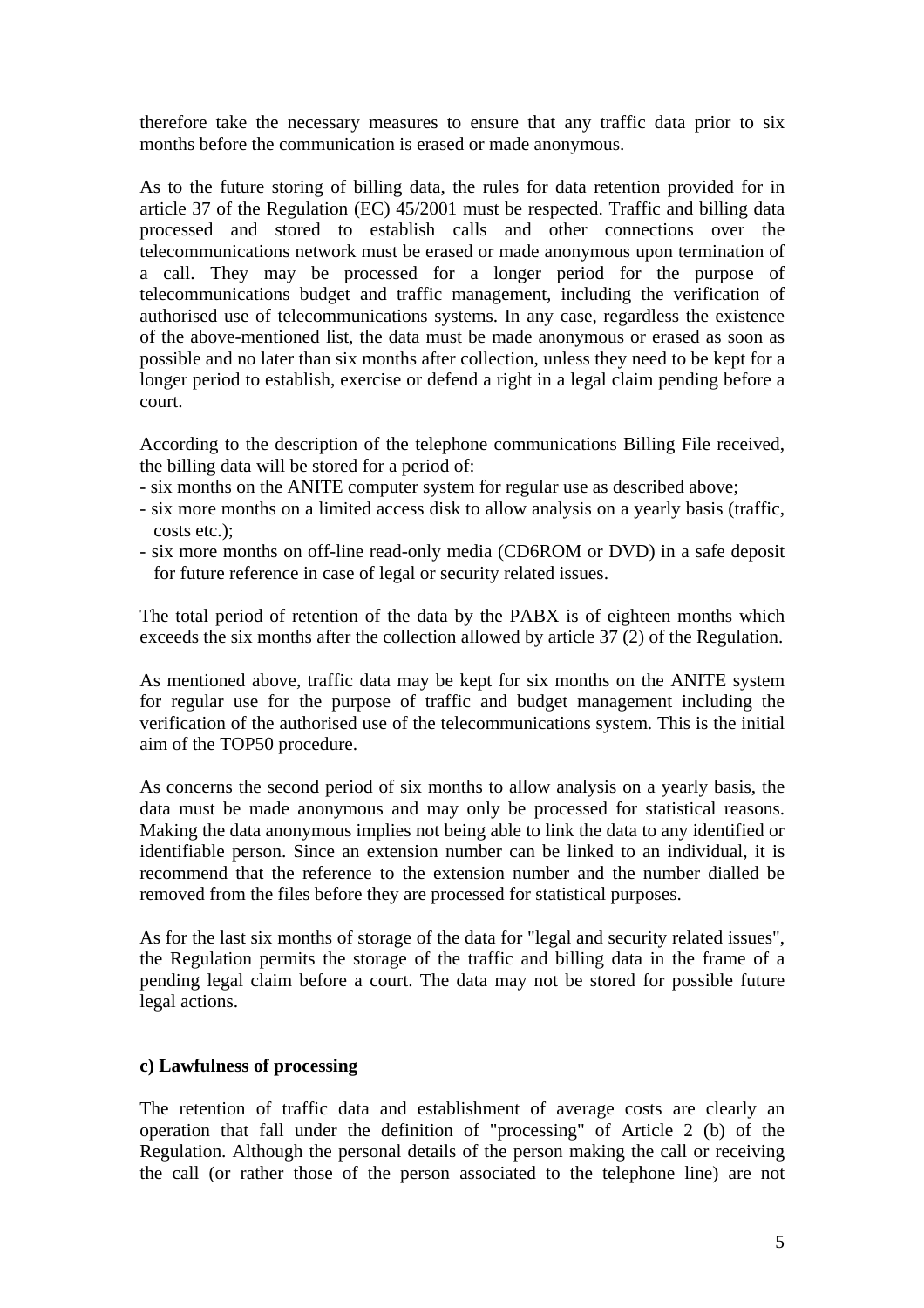elements of the billing file, the ANITE computer system allows for the association of the different extension numbers with the user information data. In the specific case of the TOP50 procedure, the total charge related to an extension number is related to a user. The data must therefore be qualified as "personal data" in the terms of article 2 (a).

Traffic data as such and as processed in this case, are not included in any special category of data as defined in Article 10. Consequently, no prohibition or limitation as provided for in Article 10 is applicable.

Two purposes have been identified in the draft information note to staff:

- the purpose of telecommunications traffic and budget management;
- the verification of authorised use of the telecommunications systems.

The lawfulness of processing of such data is covered by the legitimate exercise of the official authority vested in the European Parliament, as a Community institution, to efficiently manage the use of telecommunication tools within the Parliament (article 5a). This is supported by the provisions in article 37(2) which implies the lawfulness of such processing for "the purpose of telecommunications traffic and budget management, including the verification of the authorised use of telecommunications systems".

As concerns external staff, since they are granted facilities, such as the access to the use of telephones, in the framework of the contract linking the company for whom they work to the European Parliament, they are covered by the TOP50 procedure so that the relevant administrative authorities can keep track of the technical facilities made available to them on the EP premises. This is therefore also covered by article 5a.

A primary purpose has been mentioned in the meeting of 6th October of detecting whether any telephone lines were no longer needed. Should this purpose still be relevant, it should be mentioned in the notification and information provided to staff.

# **d) Information of data subjects**

Fair processing implies that sufficient information is provided to the data subjects concerned. This is the object of the draft notice which is to be sent to EP staff on the procedure for monitoring of telephone bills. The reference to the verification of the authorised use of telecommunications systems and the reference to "clear abuse of the telephone system" refer to the rules that have been established on the authorised use of the telecommunication systems of the European Parliament in the notice to staff on "Outgoing Telephone communications - new arrangements".

As concerns external staff, they should be informed not only of the TOP50 procedure, but also of the rules established on the authorised use of the telecommunication systems of the European Parliament. The European Parliament should therefore forward to the companies with which it has concluded contracts, the information provided in the staff notice on outgoing telephone communications and the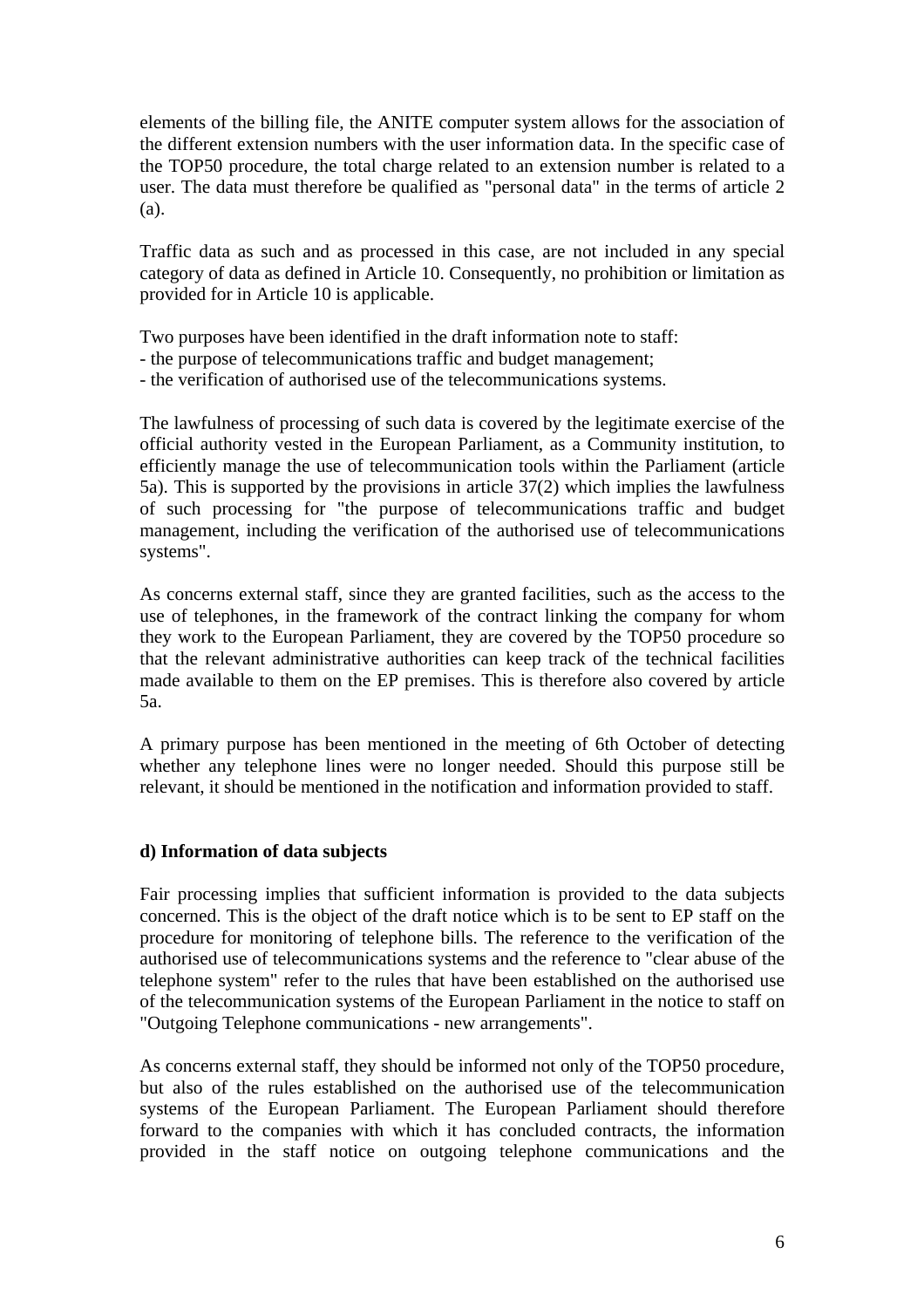information on the monitoring of telephone bills so that the companies may inform the staff concerned.

As to the content of the note, reference to the fact that the billing file ("fichier de taxation") has been "agreed by the European Data Protection Supervisor (ref. NOT/16) pursuant to article 37(2) of the Regulation 45/2001" must be rectified in the draft note to the intention of staff. Instead reference to the prior checking by the European Data Protection Supervisor may be included if this is felt necessary. Information must also be provided on the right of access to and right to rectify data concerning him or her. The controller of the TOP 50 procedure should also be clearly identified.

### **e) Data Quality**

The data processed must be adequate, relevant and not excessive in relation to the purposes for which they are collected that is to say traffic and budget management and verification of authorised use of telecommunication systems. It must be established whether the data are necessary for the purpose for which they are being processed.

The inclusion of personal calls in the threshold figure in the TOP50 procedure could be considered as excessive. The data relating to personal calls are not relevant for budget management since private calls are invoiced to the user him/herself by a manual system based on notes made by switchboard operators. Nor are the personal calls relevant as such for the purpose of monitoring professional communications.

It has been advanced that there may be a legitimate business reason for the costs of communications to exceed 50 euros per month. However, the fact that private calls contribute to the threshold figure means that it is not possible to determine whether or not the reason for a high cost is a legitimate business reason. Furthermore, since there is no indication of the duration of the call it is not possible to determine the reason for which the cost exceeds the threshold. A short international call made for a personal purpose will contribute to raising the figure and yet not be relevant for the purpose of verification of the authorised use of the system. The inclusion of personal calls in the threshold figure therefore tends to be misleading.

It is therefore suggested that telephone calls properly declared as private calls should not be used to calculate the threshold figure.

# **f) Change of purpose**

Article 6(1) is not applicable as it refers to a general change of purpose in the processing of the collected data. The transmission of the list of users, whose line exceeds 50 euros per month, is in line with the purpose of telecommunications traffic and budget management, including the verification of the authorised use of telecommunications systems. Article 6(2) is not applicable either as the data are not "collected exclusively for ensuring the security or the control of the processing systems or operations".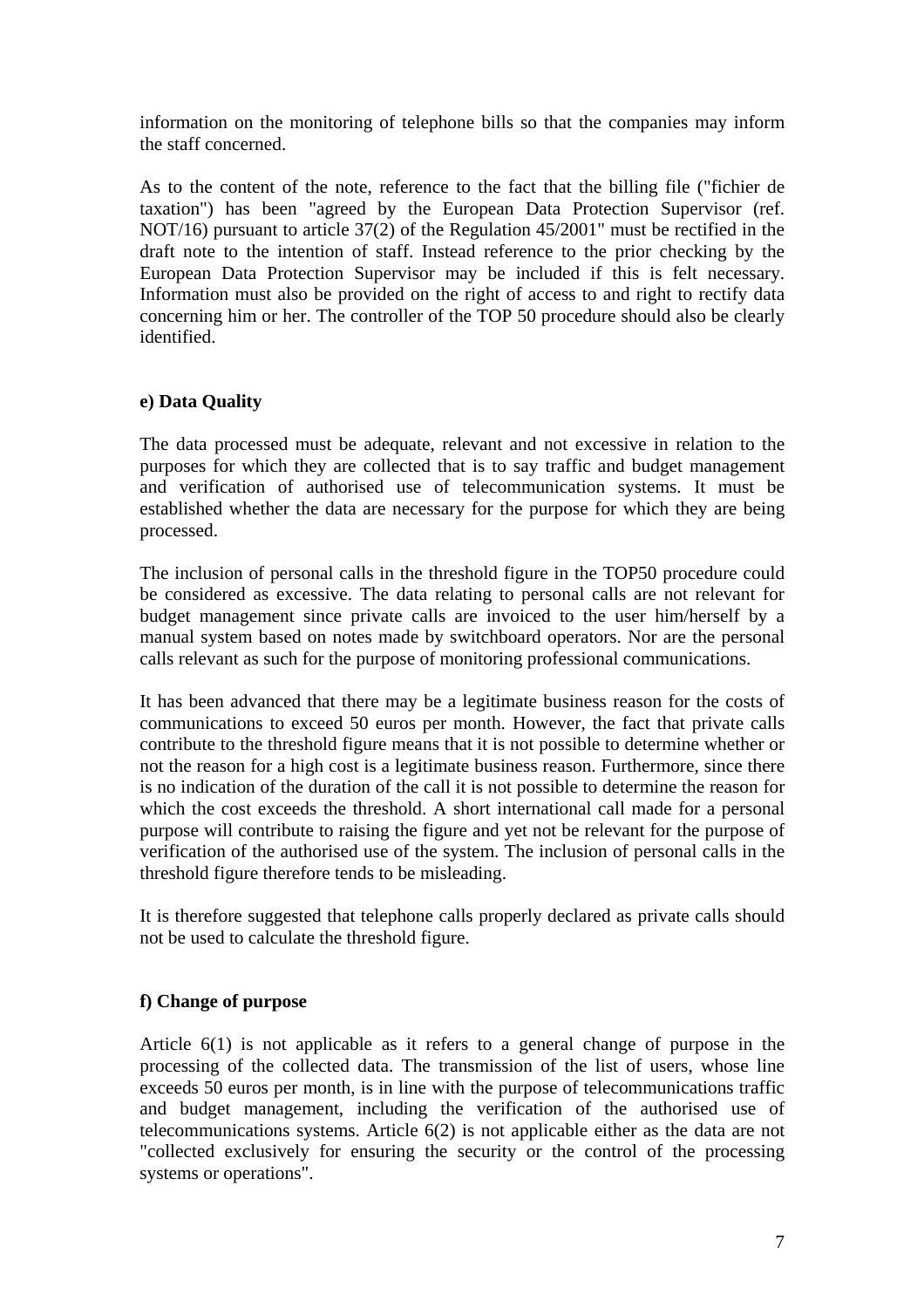#### **g) Notification to the Data Protection Officer**

The notification received by the DPO (NOT/16) on the "*fichier de taxation*" must be completed so as to include the purpose of budget management including the verification of the authorised use of telecommunications systems and the transmission in certain cases to Director Generals. It should also be mentioned that this data may, in certain cases, be used in order to "take appropriate action" ("prendre les mesures appropriées").

#### **Conclusion**

The proposed processing operation does not seem in breach of any provision of Regulation (EC) 45/2001 provided that the aforementioned considerations are taken fully into account. This means, in particular:

- DIT to erase or anonymise presently retained traffic data held for over 6 months after collection, unless needed for an actual legal claim pending before a court;
- data retained in the future to be made anonymous or erased as soon as possible and no longer than six months after collection, unless needed for an actual legal claim pending before a court;
- extension number and the number dialled to be removed before traffic data are processed for statistical purposes;
- notification and information to staff to mention detection of lines no longer needed (if appropriate);
- external staff to be informed of rules and procedures as described;
- draft communication to staff to be rectified, with reference to EDPS prior checking if appropriate, and to include the exercise of the rights of access and rectification;
- declared private calls to be excluded from threshold figure;
- notification NOT/16 to be amended to include purpose of budget management and verification of the authorised use of telephone, with mention of the possible "appropriate action";

Done at Brussels, 21 December 2004

*European Data Protection Supervisor* 

Peter HUSTINX